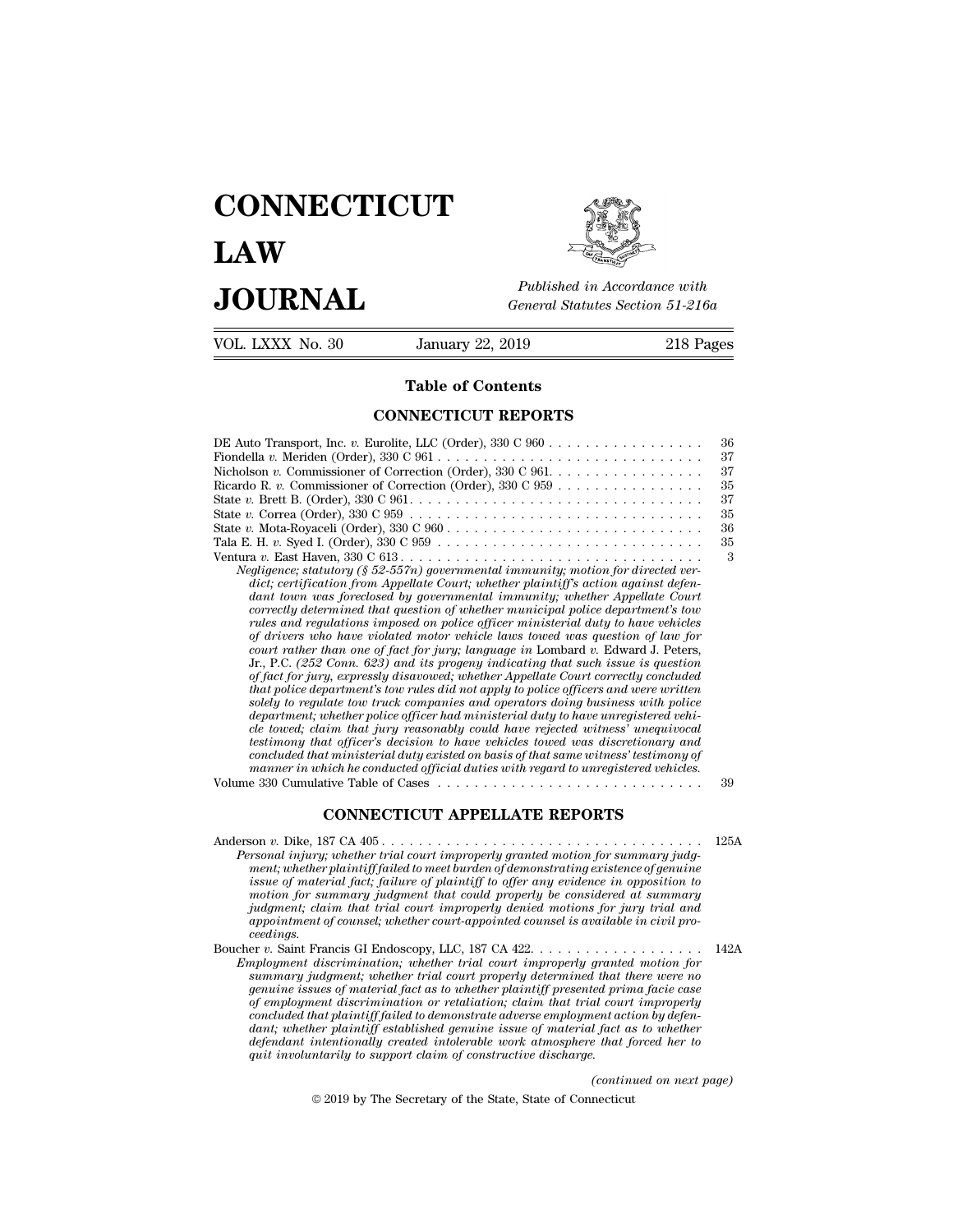Buie *v.* Commissioner of Correction, 187 CA 414 . . . . . . . . . . . . . . . . . . . . . . . . 134A *Habeas corpus; claim that habeas court improperly determined that petitioner received effective assistance from prior habeas counsel and criminal trial counsels corpus; claim that habeas count improperly determined that petitioner received effective assistance from prior habeas counsel and crimina whether petitioner established that he was prejudiced as result of allegedly deficient*<br>*whether petitioner established that habeas court improperly determined that petitioner*<br>*received effective assistance from prior ha performance by criminal trial counsel or prior habeas corpus;*<br>*pheas corpus; claim that habeas count improperly determined that*<br>*performance by criminal trial counsel or prior habeas counsel.*<br>*performance by criminal* Fitzgerald *v.* Bridgeport, 187 CA 301 . . . . . . . . . . . . . . . . . . . . . . . . . . . . . . . 21A *Injunction; action seeking injunctive relief to prevent defendants from making appointments to position of police captain based on results of police captain examing the model of the model of trial court improperly determined individence;*<br> *exceived effective assistance from prior habeas counsel and criminal trial counsel;*<br> *examination eriginal trial counsel or prior habeas for forestyce and fore consistence from prior naoeas counset and criminal trial counset;*<br>whether petformance by criminal trial counsel or prejudiced as result of allegedly deficient<br>and v. Bridgeport, 187 CA 301 . . . . *administrative remedies; claim that there was no reason to appeal to defendant Civil Service Commission because defendant was not aggrieved by determination that he was eligible to take captain's examination; claim that defendant lacked* punction; action seeking impunctive relief to prevent defendants from making<br>appointments to position of police captain based on results of police captain<br>examination; whether trial court properly granted motion to dismiss examination; whether trial court properly granted motion to dismiss counterclaim<br>for lack of subject matter jurisdiction on basis that defendant failed to exhaust<br>administrative remedies; claim that there was no reason to *examination, whether trial court property granted motion to dismiss counterclaim*<br>for lack of subject matter jurisdiction on basis that defendant failed to exhaust<br>administrative remedies; claim that there was no reason t *tor lack of subject matter jurisdiction on basis that defendant failed to exhaust<br>administrative remedies; claim that there was no reason to appread to defendant<br>Civil Service Commission because defendant was not aggrieve administrative remedies; claim that there was no reason to appeat to defendant*<br>Civil Service Commission because defendant was not aggriveed by determination<br>that he was eligible to take captain's examination; claim that *Crvul Service Commission because defendant was not aggrieved by determination*<br>that he was eligible to take captain's examination; claim that defendant lacked<br>necessary qualifications to sit for captain examination; claim *rank he was etigible to take captain's examination; claim that defendant lacked* mecessary qualifications to sit for captain examination; claim that because city-council had not approved increase in number of lieutenant p *necessary qualifications to sit for captain examination; claim that because city*<br>council had not approved increase in number of lieutenant positions from twenty-<br>one to twenty-two, defendant's seniority was calculated on *browntour thad not approved increase in number of lieutenant positions from twenty-<br>one to twenty-two, defendant's seniority was calculated on improper basis; whether<br>trial court properly concluded that defendant did not* one to twenty-two, defendant's sensority was calculated on improper basis; whether<br>trial court properly concluded that defendant did not meet eligibility requirements<br>for captain examination and should not have been permit *legal interest in date that defendant did not meet eligibility requirements*<br>for captain examination and should not have been permitted to take examination;<br>whether claim of error in selection by commission of date on whi *for captain examination and should not have been permitted to take examination;*<br> *awhether claim of error in selection by commission of date on which vacancy in*<br> *rank of captain occurred was subject to exhaustion requi lieutence claim of error in selection by commission of date on which vacancy in* rank of captain occurred was subject to exhaustion requirement; whether policies underlying exhaustion doctrine would be best served by requ rank of captain occurred was subject to exhaustion requirement; whether policies<br>underlying exhaustion doctrine would be best served by requiring defendant to<br>bring challenge to date of vacancy before commission; whether d *of charter required to date of vacancy before commission; whether defendant as municipal employee condidate for promotion to captain possessed specific, personal and igaal interest in date establishing candidates' eligibi bring challenge to date of vacancy before commission; whether defendant as municipal employee candidate for promotion to captain possessed specific, personal and legal interest in date establishing candidates' eligibility npal employee candidate for promotion to captain possessed specific, personal and* legal interest in date establishing candidates' eligibility for captain examination; aggrievement; claim that trial court improperly concl *ineligible to sit for captain in that trial court improperly concluded that twenty-second*<br>icenterant position was not legally established under city charter, whether commis-<br>ison lacked authority to increase number of li *gagrievement; claim the intentenant position was<br>sion lacked authority to of charter required that<br>of charter required that<br>even if trial court prope<br>ment legally established<br>ineligible to sit for cagal appointment.<br>s v.* reuteriant position was not tegatig established under clug charter; whether plan language<br>sion lacked authority to increase number of lieutenants; whether plain language<br>of charter required that city council establish new *Habeas culture in that city courtedse number of the<br>dish new lieutenant position; claim that even if trial court required that twenty-second lieutenant position was<br>not legally established under charter, trial court's con counsel marter required that cuty councu establish new theutenant position; claim that there is if rial court is conclusion that defendant was ineligible to sit for captain examination constituted improper sanction of ill by and court property determined that weenty-second neutenant position was not legally established under charter, trial court's conclusion that defendant was ineligible to sit for captain examination constituted improper tion is a tighty established under charter, trial court s conclusion that defendant was*<br> *tialighte to sit for captain examination constituted improper sanction of ille-*<br> *gal appointment.*<br> *s v. Commissioner of Correc forensics; claim that habeas court abused its discretion by precluding testimony of petitionerial*<br> *periodisioner of Correction, 187 CA 394*<br> *pheas corpus; claim that habeas court improperly determined that petitioner's trial<br>
counsel did not render ineffective assistance; whether trial counsel was ine presence of Correlations correlates correlates correlates in that had not render inequalities by pursuing defense theory tive assistance by failing forensics; claim that habeel performation or a firearm. The presence of f* Fraceas corpus; carm until nabeas court improperty attentional matique restriction counsel did not render ineffective assistance; whether trial counsel was ineffective by pursuing defense theory of mere presence; whether t

Fouriset and not render the effective assistance; whether trial counset was ineffective<br>by prarsuing defense theory of mere presence; whether trial counsel rendered ineffec-<br>tive assistance by failing to consult with and r *Dissolution of marriage; motion for content with and retain experimental trials in victor discretioner by failing to consult with and retain expert witness in video forensics; claim that habeas court abused its discretion tive assistance of jutting to consult with and retain expert witness in viaeo*<br>forensics; claim that habeas court abused its discretion by precluding testimony of<br>petitioner's firearm identification expert as to whether s *(continued on next page)* CONNECTICUT LAW JOURNAL

# tion in granting motion for order regarding children's private middle school<br>(continued on next)<br> $\text{CONNECTICUT LAW JOURNAL}$  (ISSN 87500973)

Published by the State of Connecticut in accordance with the provisions of General Statutes § 51-216a. CONNECTICUT LAW JOURNAL<br>
(ISSN 87500973)<br>
inecticut in accordance with the provisions of Gener<br>
Commission on Official Legal Publications<br>
Office of Production and Distribution<br>
office of Production and Distribution **NNECTICUT LAW JOURNAL**<br>
(ISSN 87500973)<br>
cticut in accordance with the provisions of Gener<br>
mmission on Official Legal Publications<br>
Office of Production and Distribution<br>
centra Avenue, Enfield, Connecticut 06082-4453<br>
b

CONNECTICUT LAW JOURNAL<br>
(ISSN 87500973)<br>
of Connecticut in accordance with the provisions of General State<br>
Commission on Official Legal Publications<br>
Office of Production and Distribution<br>
111 Phoenix Avenue, Enfield, Co  $\begin{array}{l} \hbox{(ISSN 87500973)}\\ \hbox{eccicut in accordance with the provisions of Gener\\ \hbox{ommission on Official Legal Publications} \\ \hbox{Office of Production and Distribution} \\ \hbox{oenix Avenue, Enfield, Connecticut 06082-4453} \\ \hbox{Tel. (860) 741-3027, FAX (860) 745-2178} \\ \hbox{www.jud.ct.gov} \end{array}$ reordance with the provision<br>on Official Legal Publication<br>roduction and Distribution<br>e, Enfield, Connecticut 06<br>11-3027, FAX (860) 745-21'<br>www.jud.ct.gov<br>zENWAY, *Publications Dire* Rommission on Official Legal Publications<br>
Office of Production and Distribution<br>
Phoenix Avenue, Enfield, Connecticut 06082-4453<br>
Tel. (860) 741-3027, FAX (860) 745-2178<br>
www.jud.ct.gov<br>
RICHARD J. HEMENWAY, Publications Office of Production and Distribution<br>
111 Phoenix Avenue, Enfield, Connecticut 06082-4453<br>
Tel. (860) 741-3027, FAX (860) 745-2178<br>
www.jud.ct.gov<br>
RICHARD J. HEMENWAY, *Publications Director*<br> *Published Weekly – Availab* Phoenix Avenue, Enfield, Connecticut 06082-4453<br>
Tel. (860) 741-3027, FAX (860) 745-2178<br>
www.jud.ct.gov<br>
RICHARD J. HEMENWAY, *Publications Director*<br>
Weekly – Available at <u>https://www.jud.ct.gov/lawjourna</u><br>
Syllabuses a

 $\begin{array}{c} \text{www. judc.t.gov} \\ \text{RICHARD J. HEMENTway, *Publications Director} \\ \text{Weekly - Available at <a href="https://www.judc.t.gov/}{https://www.judc.t.gov/}{https://www.judc.t.gov/}{\small Syllabuses} \text{ and Indices of court opinions by} \\ \text{Enc}\textbf{M.} \text{LEvINE, } \text{Reporter of } \text{Judicial Decisions} \\ \text{Tei.} \text{ (860) } 757\text{-}2250 \end{array}</math>*$ 

Published Weekly – Available at https://www.jud.ct.gov/lawjournal<br>Syllabuses and Indices of court opinions by<br>ERIC M. LEVINE, Reporter of Judicial Decisions<br>The deadline for material to be published in the Connecticut Law  $\begin{tabular}{l} \bf Syllabuses\ and\ Indices\ of\ court\ opinions\ by\\ \bf Enc\ M.\ LevINE,\ \textit{Reporter of\ Judicial\ Decisions}\\ \bf Tel.\ (860)\ 757-2250\\ \end{tabular}$  <br> The deadline for material to be published in the Connecticut Law Journal is Wednesday at noon for publication on the Tuesday six days later The deadline for material<br>publication on the Tuesday.<br>will be noon on Tuesday.